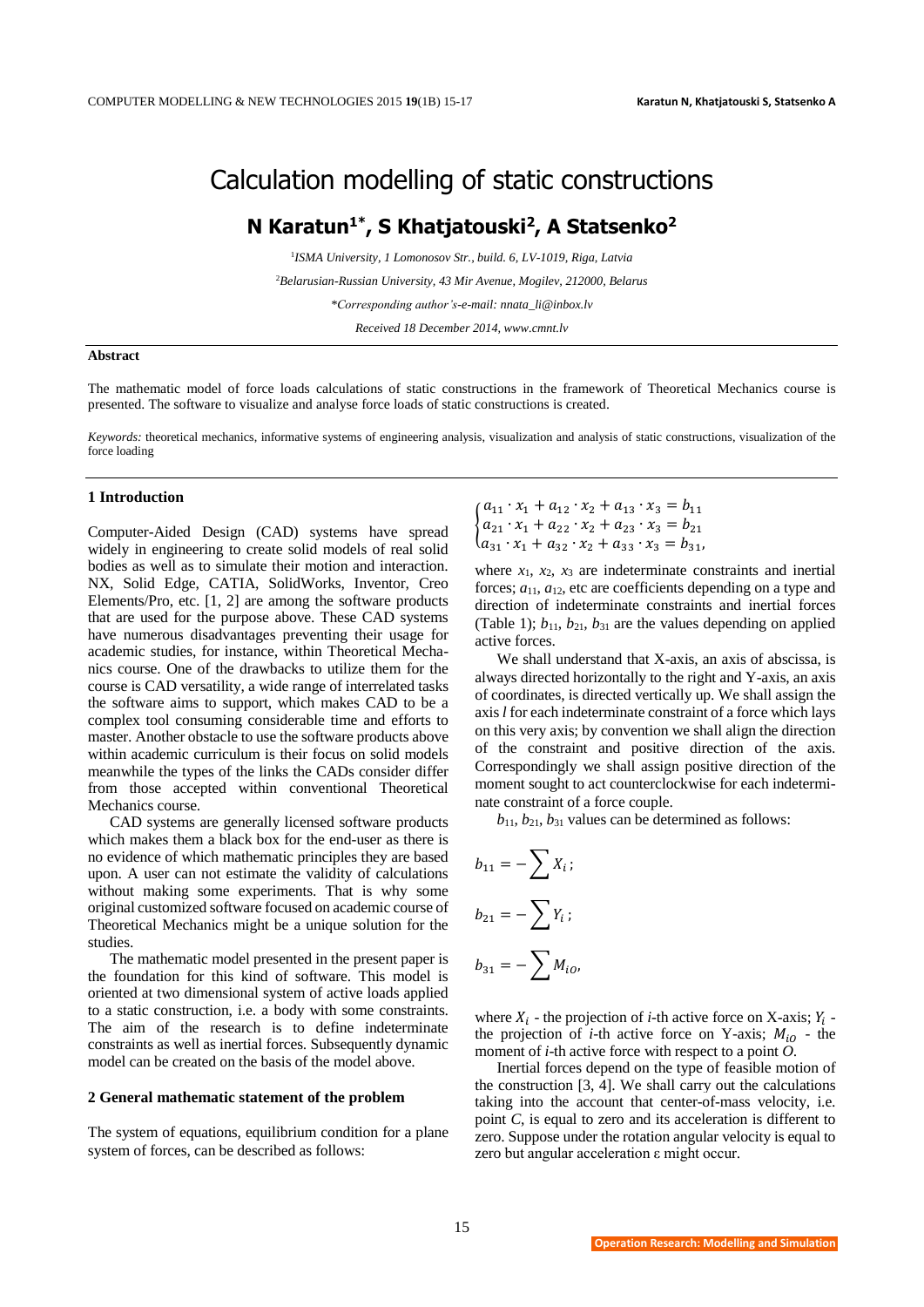

FIGURE 1 Translation motion

Resultant vector of forces  $\overrightarrow{N^P}$  applied in the point of center of mass *C* acts upon the construction and it is of an indeterminate value. We shall determine the direction of *l* axis by virtue of rotation of the normal by the angle of -90º to the support surface of *A* support.



FIGURE 2 Rotation motion

The resultant moment of inertial forces *M<sup>Φ</sup>* is an indeterminate value. The resultant vector of inertia forces can be determined as follows:

 $N^P=\frac{m}{l}$  $I_{O}$  $\cdot$   $CO \cdot M^{\Phi}$ ,

where *m* - mass of the body; *I*<sub>O</sub> - moment of inertia with respect to the point *O*.



FIGURE 3 Plain motion of a free rigid body

Resultant moment of inertial forces and resultant vector of inertial forces projections onto *x* and *y* axes, i.e.  $X^P$  and *Y <sup>P</sup>* values, are the indeterminate values here.



FIGURE 4 Plain motion of a free rigid body with respect of two points

The mass center has got the acceleration which aligns with the rotation acceleration. This very acceleration is perpendicular on  $\overrightarrow{CQ}$  vector which joins the mass center with an instantaneous acceleration center and it is aligned with the direction of angular acceleration ε. The position of the instantaneous acceleration center can be determined as the intersection of perpendiculars on the support planes of *A* and *B* supports. The moment  $M^{\Phi}$ , which is an indeterminate one, can be used by analogy with the rotation motion to find the value of  $N^P$ :

$$
N^P = \frac{m}{I_C} \cdot CQ \cdot M^P,
$$

where  $I_C$  is the moment of inertia with respect to the point *С*.

The direction of *l* axis which  $\overrightarrow{N^P}$  force lies along can be determined by means of rotation of the  $\overrightarrow{CQ}$  vector by the angle of -90º.



FIGURE 5 Plain motion of a rigid body with respect of one point

Moment  $M^{\Phi}$  and force  $N_1^P$  are indeterminate ones. The axis  $l_1$  of the latter can be determined by virtue of rotation of the normal by the angle of -90º to the support surface of *A* support. We shall obtain the value of force  $N_2^P$  with the help of an indeterminate moment *M<sup>Φ</sup>* as below:

$$
N_2^P = \frac{m}{I_C} \cdot CD \cdot M^{\Phi}.
$$

The axis  $l_2$  of  $N_2^P$  force is co-directional with the normal to the support surface of *A* support.